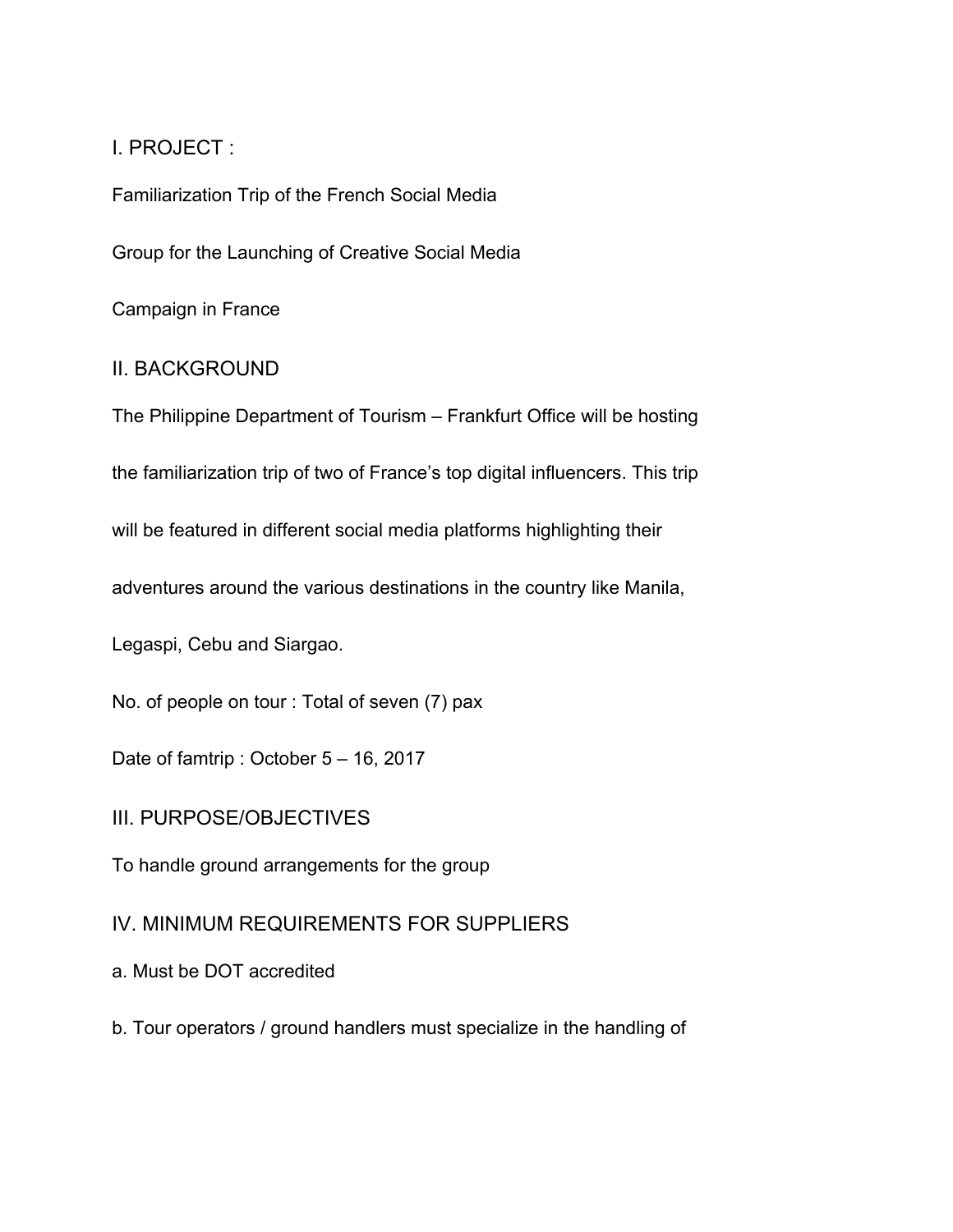media famtrips, as well as the European market

- c. Willing to provide services on a send bill arrangement
- d. Must be willing to negotiate/solicit sponsorships of services / tour

requirements with hotels, resorts and related suppliers

# V. SCOPE OF DELIVERABLES

Provide the following:

• Hotel accommodation that is market appropriate in 4-5 Star

Hotels/Resorts or its equivalent, single rooms for each participant

- Guided tours
- Meals
- Accommodation (single room)
- Transportation (air/land/sea)
- Terminal fees
- Comprehensive travel insurance (accidents, loss of luggage and other

personal belongings, etc.)

- Daily meals
- Services of an English-speaking guide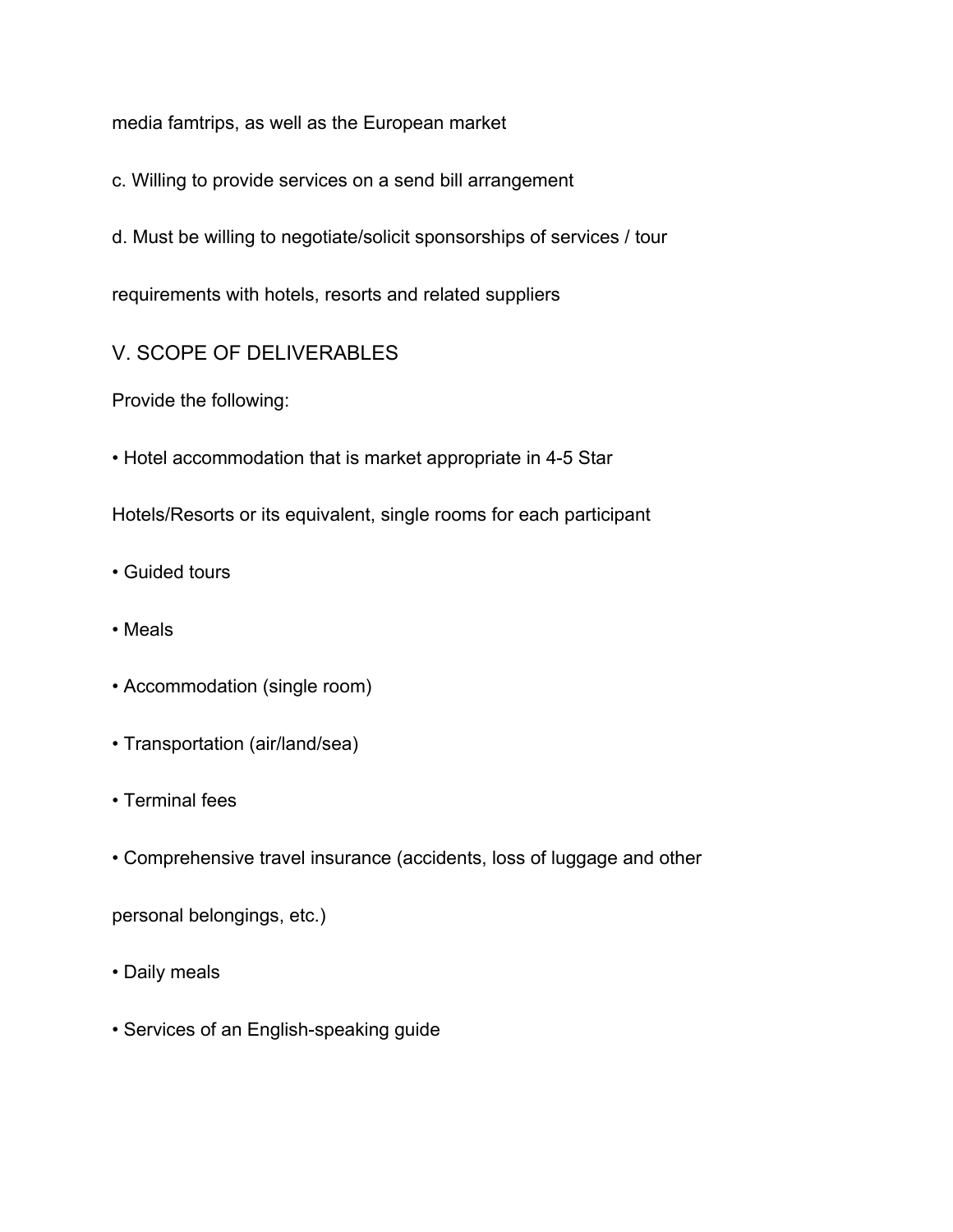• Documentation of the tour (pictures and/or video)

• Other related activities

NOTE : Attached is the tentative tour itinerary reflecting further details on the scope of deliverables

VI. BUDGET

Total estimated budget is USD 19,200.00

Bidders are required to submit detailed breakdown of all package components. Prices quoted should be adjusted if able to get sponsorship/special rates. Likewise, adjustments on the cost must also be made in the event that there is a decrease in the number of participants and change of program or activities in the itinerary. Bids should be submitted on or before September 12, 2017 (Tuesday) The winning bid shall be determined based on the proposal with the most advantageous financial cost, appropriate product and service quality, and provided that the amount of the bid does not exceed the total budget of the project.

Should there be a need for additional services, this will be subject to a